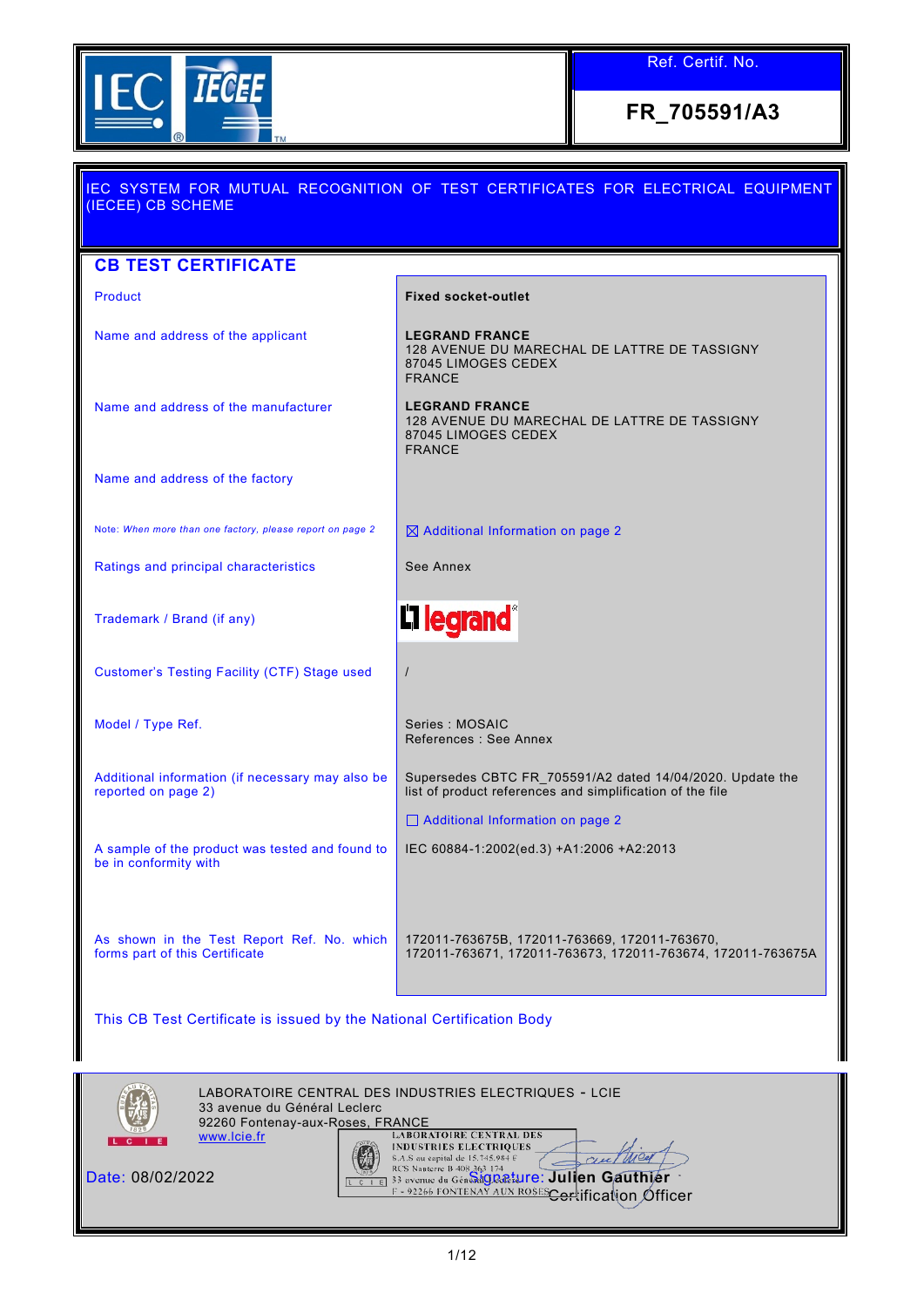

## **FR\_705591/A3**

### **ANNEX**

#### **Name and address of the factories:**

**LEGRAND FRANCE** 128 AVENUE DU MARECHAL DE LATTRE DE TASSIGNY 87045 LIMOGES CEDEX – FRANCE

**LEGRAND FRANCE SILLE LE GUILLAUME**  80 ROUTE D'EVRON 72140 SILLE LE GUILLAUME - FRANCE

**LEGRAND MAGYARORSZAG VILLAMOSSAGI RENDSZEREK ZRt** IPARTELEPI UT 14 PF 10 6600 SZENTES - HUNGARY

**NP PLASTIC HUNGARIA** IPARIS PARK 07/6 5440 KUNSZENMARTON - HUNGARY

**PLASTIVALOIRE** ZI NORD 37130 LANGEAIS - FRANCE



LABORATOIRE CENTRAL DES INDUSTRIES ELECTRIQUES - LCIE 33 avenue du Général Leclerc 92260 Fontenay-aux-Roses, FRANCE [www.lcie.fr](http://www.lcie.fr/)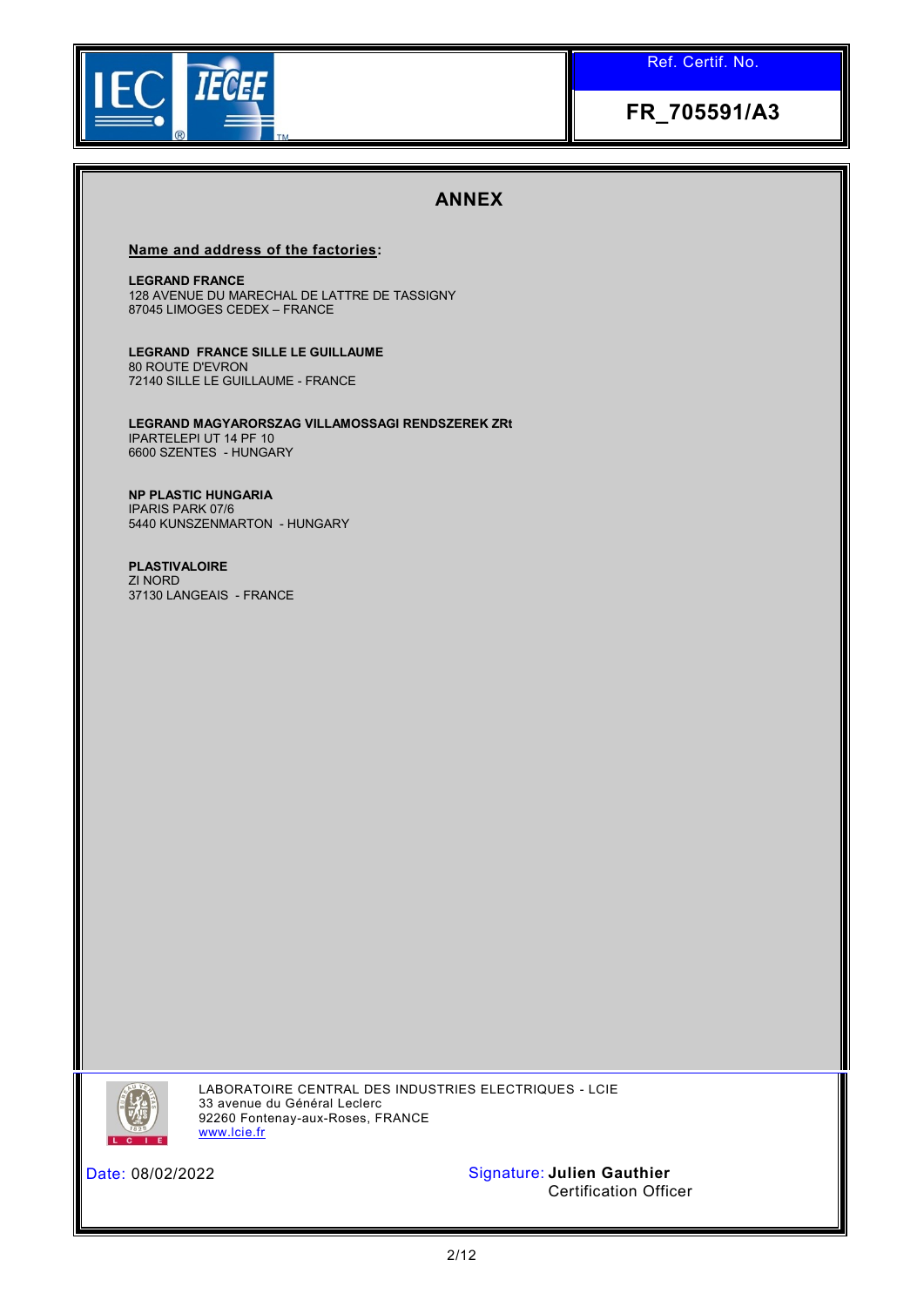

### **ANNEX**

#### **REFERENCES – MAIN CHARACTERISTICS**

| <b>Mechanisms</b> |                          |                |                |          |                  |                        |                                                       |
|-------------------|--------------------------|----------------|----------------|----------|------------------|------------------------|-------------------------------------------------------|
| <b>Type</b>       | <b>Number of sockets</b> |                |                |          |                  |                        |                                                       |
| reference         | $\mathbf 1$              | $\overline{2}$ | $\overline{3}$ | 4        | <b>Terminals</b> | <b>Colour of Cover</b> | <b>Specificity</b>                                    |
|                   | 077214                   |                |                |          | st               | Red                    | tamperproof                                           |
|                   | 278014L                  |                |                |          | St               | Red                    | Tamperproof                                           |
|                   |                          | 077252         | 077253         | 077254   | slt              | White                  | for trunking angle 45°                                |
|                   |                          | 278252L        | 278253L        |          | slt              | White                  | for trunking angle 45°                                |
|                   |                          | 079372         | 079373         |          | slt              | <b>Black</b>           | for trunking angle 45°                                |
|                   |                          | 079372L        | 079373L        |          | slt              | <b>Black mat</b>       | for trunking angle 45°                                |
|                   |                          | 077272         | 077273         | 077274   | slt              | Red                    | for trunking angle 45°<br>Grey push terminal          |
| E21               |                          | 077281         | 077282         | 077283   | slt              | Red                    | for trunking angle 45°<br>tamperproof                 |
|                   |                          | 077290         |                |          | slt              | White                  | for trunking angle 45° for<br>pilot light             |
|                   |                          | 077291         |                |          | slt              | Red                    | for trunking angle 45° for<br>pilot light             |
|                   |                          | 077292         |                |          | slt              | Red                    | for trunking angle 45°<br>tamperproof for pilot light |
|                   |                          | 079282         | 079283         |          | slt              | aluminium              | for trunking angle 45°                                |
|                   |                          | 077202         | 077203         |          | $s$ It           | White                  | for trunking with Soluclip                            |
|                   |                          | 077222         |                |          | slt              | Red                    | for trunking with Soluclip<br>tamperproof             |
|                   |                          | 077232         | 077233         |          | slt              | <b>Black</b>           | for trunking with Soluclip                            |
|                   |                          | 077232L        | 077233L        |          | slt              | <b>Black</b>           | for trunking with Soluclip                            |
|                   |                          | 077242         | 077243         |          | slt              | Red                    | for trunking with Soluclip                            |
|                   | 077401                   | 077402         | 077403         | 0 774 04 | slt              | White R9003            | for trunking                                          |
|                   |                          | 077562         | 077563         |          | slt              | White R9010            | for trunking                                          |
|                   | 077411                   | 077412         | 077413         | 077414   | slt              | Red                    | for trunking                                          |
|                   | 077421                   | 077422         | 077423         | 077424   | slt              | Red                    | for trunking tamperproof                              |
| E20               | 077431                   | 077432         | 077433         | 0 774 34 | slt              | White                  | for trunking with frame<br>cv65                       |
|                   | 077451                   | 077452         | 077453         | 0 774 54 | slt              | Red                    | for trunking with frame<br>cv65 tamperproof           |
|                   | 077461                   | 077462         | 077463         | 077464   | slt              | White                  | for trunking with frame<br>cv85                       |
|                   | 077481                   | 077482         | 077483         | 077484   | slt              | Red                    | for trunking with frame<br>cv85 tamperproof           |
|                   | 077601                   | 077602         | 0 776 03       | 0 776 04 | st               | White                  | for trunking                                          |
|                   |                          | 278602L        | 278603L        |          | st               | White                  | for trunking                                          |
|                   | 077611                   | 077612         | 077613         | 077614   | st               | red                    | for trunking                                          |
|                   | 077621                   | 077622         | 077623         | 077624   | st               | Red                    | for trunking tamperproof                              |
|                   | 077271                   |                |                |          | slt              | white                  | with USB type C                                       |
|                   | 079371                   |                |                |          | slt              | aluminium              | with USB type C                                       |
| LXX09             | 077271L                  |                |                |          | slt              | white                  | with USB type C                                       |
|                   | 079371L                  |                |                |          | slt              | aluminium              | with USB type C                                       |
|                   | 079171L                  |                |                |          | slt              | <b>Black mat</b>       | with USB type C                                       |

st : screw type slt:screwless



LABORATOIRE CENTRAL DES INDUSTRIES ELECTRIQUES - LCIE 33 avenue du Général Leclerc 92260 Fontenay-aux-Roses, FRANCE [www.lcie.fr](http://www.lcie.fr/)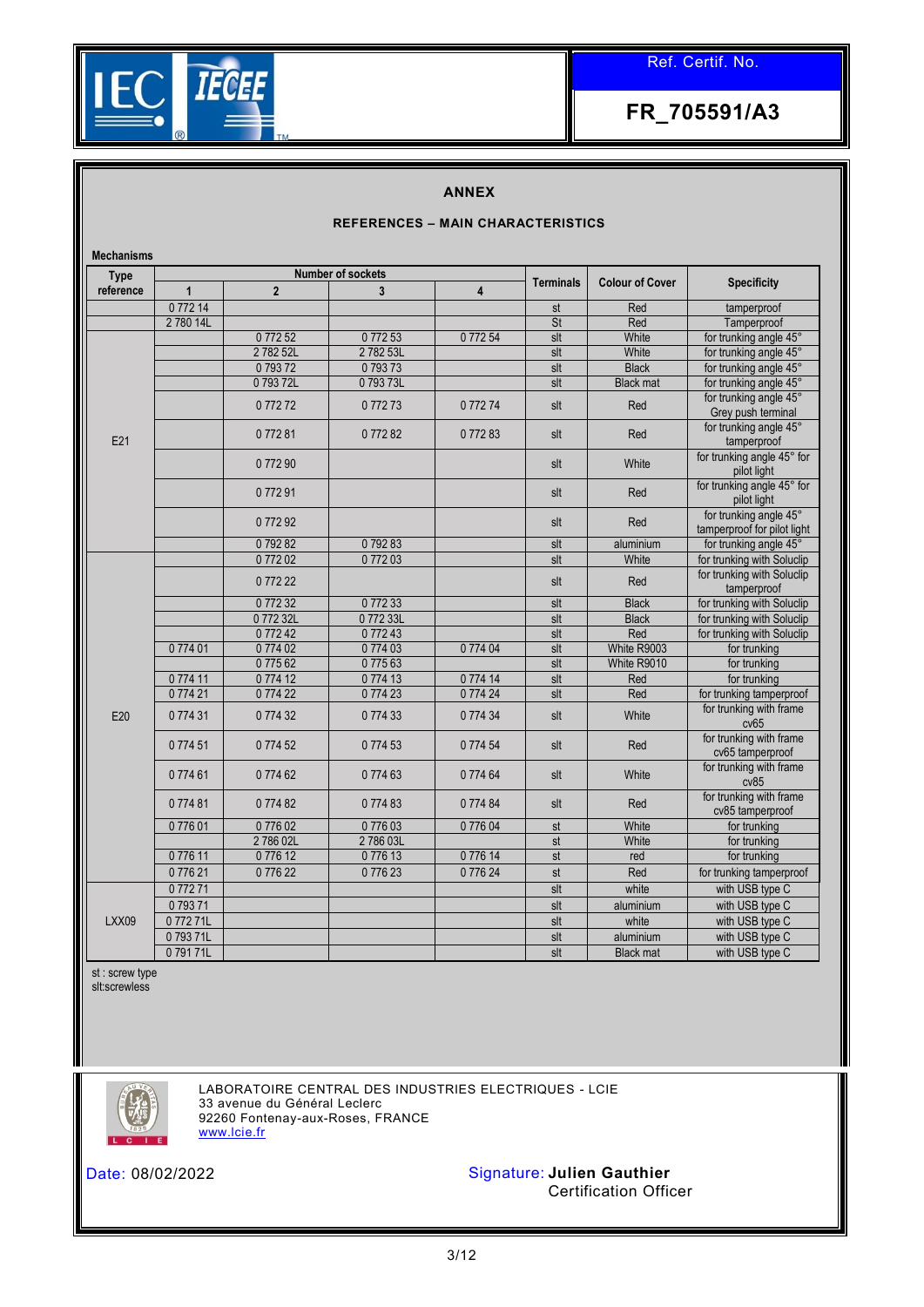

### **ANNEX**

| <b>Characteristics</b>                      |                                                     |
|---------------------------------------------|-----------------------------------------------------|
| Standard sheet                              | III CEE7                                            |
| Rated current(A)                            | 16A                                                 |
| Rated Voltage (V)                           | 250 V                                               |
| Degree of protection                        | IP20                                                |
|                                             | IP44 with cover plates 0 788 80 and plates 0 897 -- |
| Provision of earthing                       | with earthing contact                               |
| Method of connecting                        | rewirable                                           |
| Type of terminals                           | screw-type or screwless (rigid and flexible)        |
| Degree of protection against electric shock | normal protection                                   |
| existence of shutters                       | with shutters                                       |
|                                             | surface type with surface box                       |
| Method of mounting                          | flush-type                                          |
|                                             | floor-type with plates 0 897 --                     |
| Method of installation                      | design A                                            |
|                                             | design B with plates 0 897 --                       |

### **Accessories**

| <b>Blanck</b>     |                          |                     |  |  |  |
|-------------------|--------------------------|---------------------|--|--|--|
| <b>References</b> | <b>Number of modules</b> | Colour              |  |  |  |
| 077070            |                          | white               |  |  |  |
| 079270            |                          | aluminium           |  |  |  |
| 078720            |                          | white antibactérial |  |  |  |
| 077071            | $\overline{2}$           | white               |  |  |  |
| 079181            | $\overline{2}$           | Anthracite          |  |  |  |
| 079280            | $\mathfrak{p}$           | aluminium           |  |  |  |
| 078721            | $\overline{2}$           | white antibactérial |  |  |  |
| 4 129 52          | $\overline{2}$           | Grey                |  |  |  |
| 079181L           | $\mathfrak{p}$           | <b>Black mat</b>    |  |  |  |

**Pilot ligh**

| <b>References</b> | Voltage | <b>Specificity</b>           |  |
|-------------------|---------|------------------------------|--|
| 067663            | 230V    | Indicator green              |  |
| 0 676 64          | 230V    | Indicator white              |  |
| 0 802 60L         | 230V    | Monitor light for 0 802 51   |  |
| 0 802 62L         | 230V    | Indicator light for 0 802 51 |  |



LABORATOIRE CENTRAL DES INDUSTRIES ELECTRIQUES - LCIE 33 avenue du Général Leclerc 92260 Fontenay-aux-Roses, FRANCE [www.lcie.fr](http://www.lcie.fr/)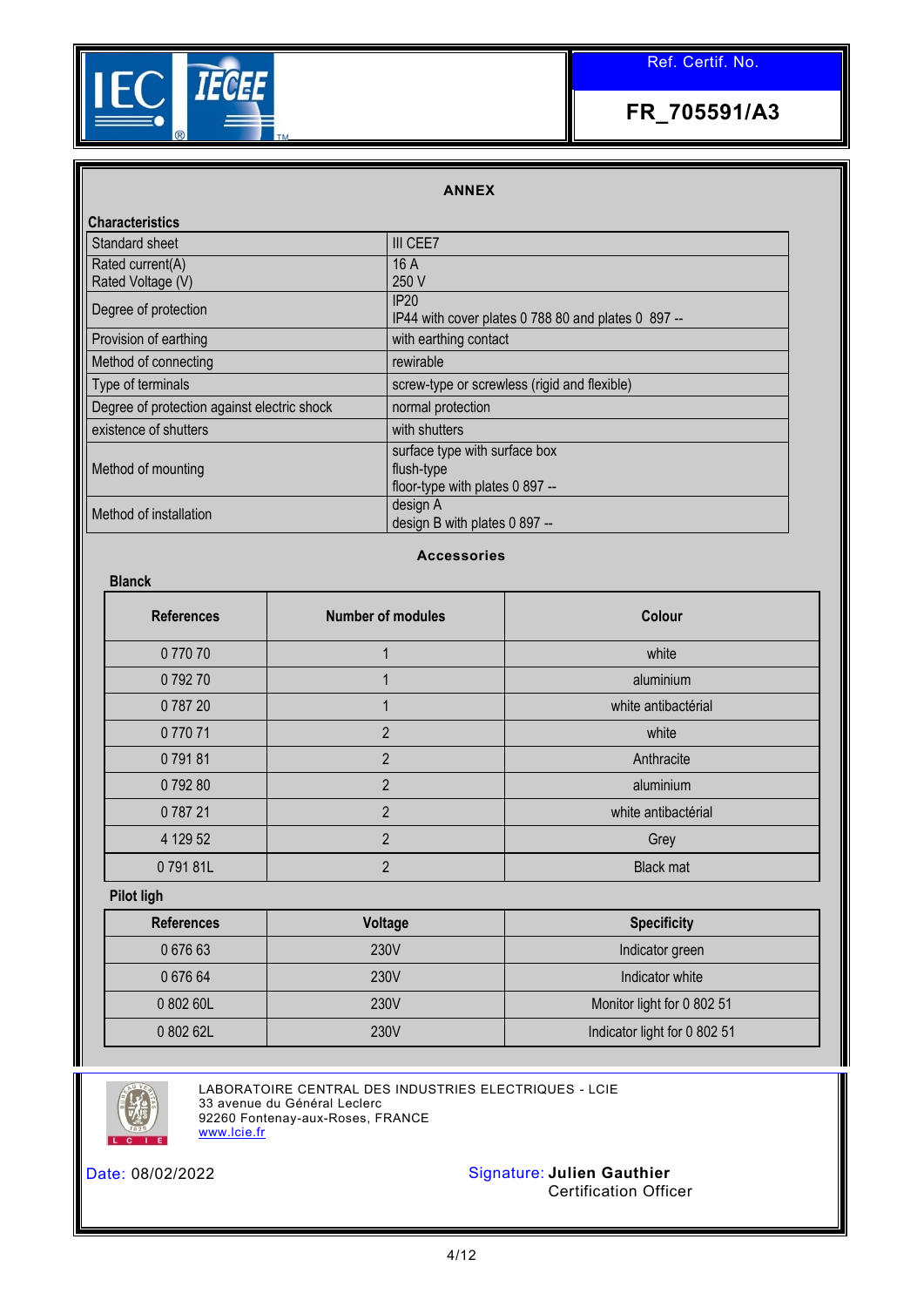

## **FR\_705591/A3**

### **ANNEX**

#### **Frames - Between axes : 71mm with screw**

| <b>References</b> | Number of gang or modules | <b>Specificity</b>                      |
|-------------------|---------------------------|-----------------------------------------|
| 0 802 51          | 1 gang                    |                                         |
| 0 802 09          | 1 gang                    | sold by 100                             |
| 0 802 60          | 1 gang                    | for illumination under frame            |
| 0 802 62          | 1 gang                    | for indicator under frame               |
| 0 802 59          | 3 modules                 |                                         |
| 0 802 52          | 2 gangs                   |                                         |
| 0 802 58          | 2 gangs                   | horizontal for illumination under frame |
| 0 802 57          | 2 gangs                   | vertical for illumination under frame   |
| 0 802 53          | 3 gangs                   |                                         |
| 0 802 54          | 4 gangs                   |                                         |
| 0 802 64          | 2 x 2 gangs               |                                         |
| 0 802 66          | $2 \times 3$ gangs        |                                         |
| 0 802 68          | 2 x 10 modules            |                                         |

### **Frames - Between axes : 71mm with claws**

| <b>References</b> | Number of gang or modules | <b>Specificity</b> |
|-------------------|---------------------------|--------------------|
| 080261            | gang                      |                    |
| 0 802 69          | gang                      | long claws         |

#### **Frames - Between axes : Italy**

| <b>References</b> | Number of gang or modules | <b>Specificity</b> |
|-------------------|---------------------------|--------------------|
| 0 802 13          | 3 modules                 |                    |
| 0 802 14          | 4 modules                 |                    |
| 0 802 16          | 6 modules                 |                    |
| 0 802 93          | 3 modules CHILI           |                    |



LABORATOIRE CENTRAL DES INDUSTRIES ELECTRIQUES - LCIE 33 avenue du Général Leclerc 92260 Fontenay-aux-Roses, FRANCE [www.lcie.fr](http://www.lcie.fr/)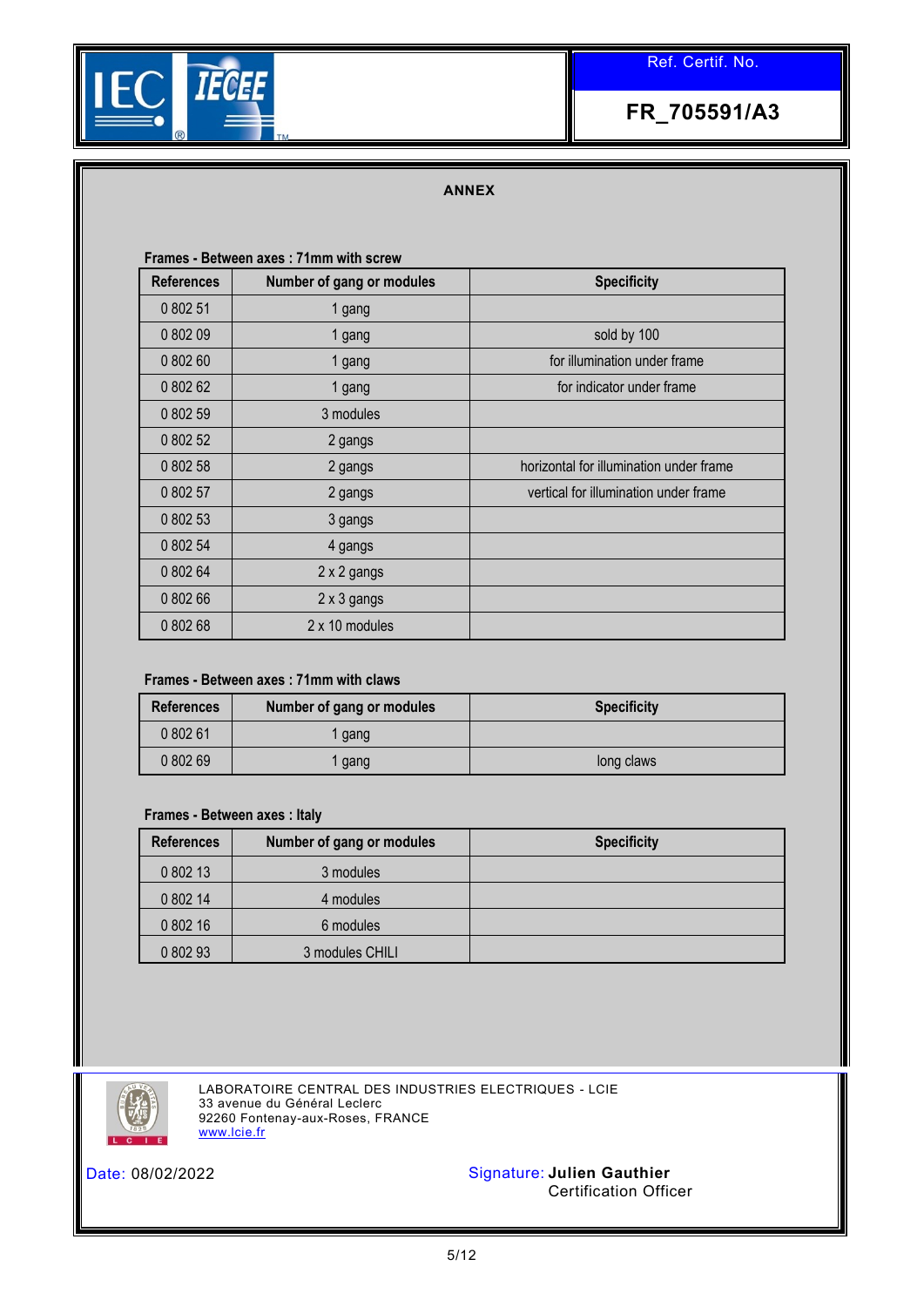



### **ANNEX**

#### **Support DLP**

| Number of gang or modules |  | <b>References</b><br>Cv 65mm | <b>References</b><br>Cv 85mm |
|---------------------------|--|------------------------------|------------------------------|
| 2 modules                 |  | 0 109 52                     | 0 109 92                     |
| 3 modules                 |  | 0 109 53                     | 0 109 93                     |
| 4 modules                 |  | 0 109 54                     | 0 109 94                     |
| 6 modules                 |  | 0 109 56                     | 0 109 96                     |
| 8 modules                 |  | 0 109 58                     | 0 109 98                     |

#### **Blanks**

| <b>Références</b> | Number of gang or modules | Colour |
|-------------------|---------------------------|--------|
| 0 791 04          | 2 gangs                   |        |
| 0 791 06          | 3 gangs                   |        |
| 0 791 10          | 4 gangs                   |        |

#### **Thin walls**

| <b>Références</b> | Number of gang or modules | Colour    |
|-------------------|---------------------------|-----------|
| 0 802 91          | 2 modules                 | white     |
| 0 802 95          | 2 modules                 | aluminium |

#### **Modulars**

| <b>Références</b> | Number of gang or modules | Colour | <b>Specificity</b>   |
|-------------------|---------------------------|--------|----------------------|
| 0 788 40          | 2 modules                 | white  | cover for modular    |
| 0 801 29          | 2 modules                 | white  | DIN rail for modular |
| 4 129 50          | 2 modules                 | white  | modular support      |



LABORATOIRE CENTRAL DES INDUSTRIES ELECTRIQUES - LCIE 33 avenue du Général Leclerc 92260 Fontenay-aux-Roses, FRANCE [www.lcie.fr](http://www.lcie.fr/)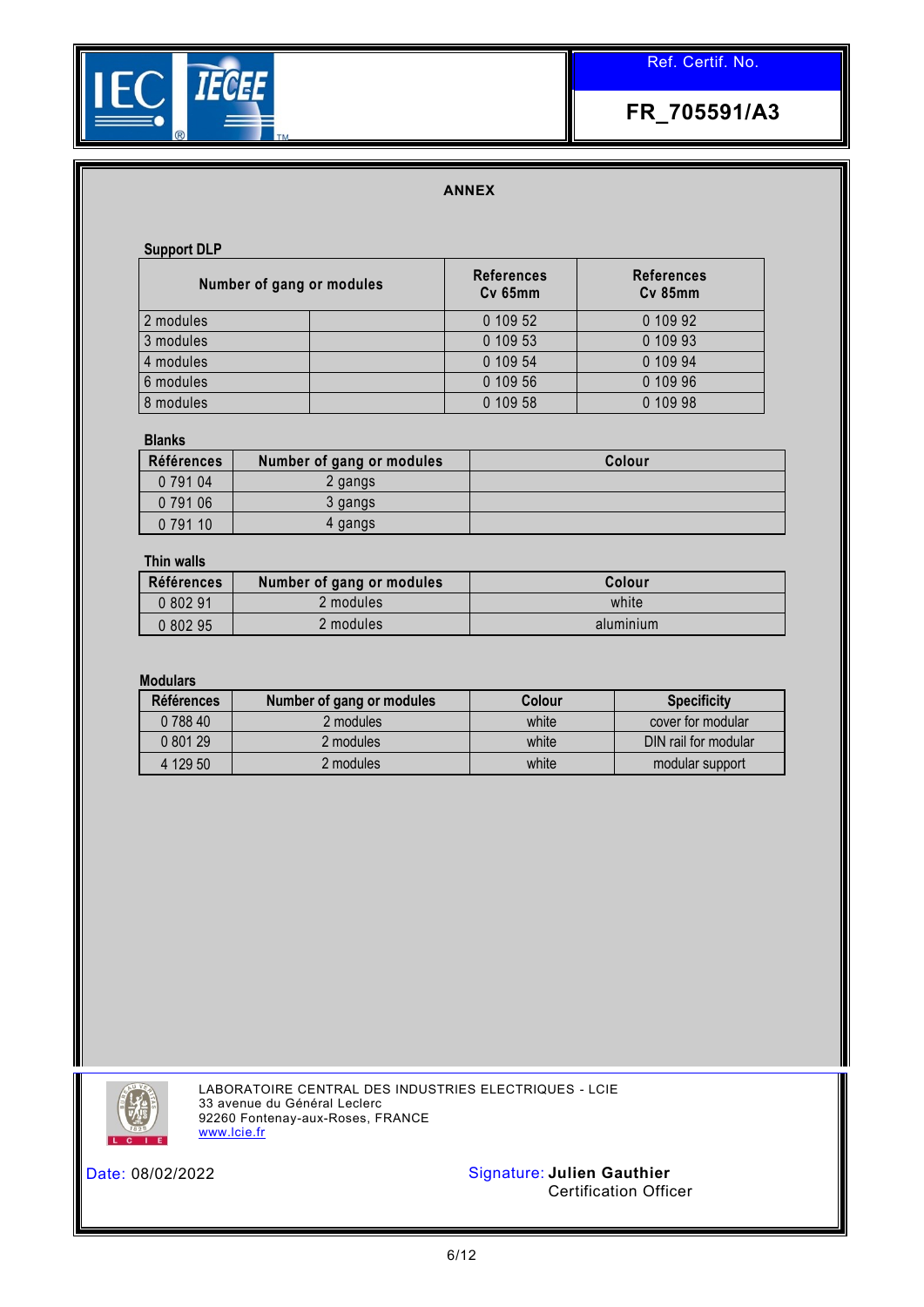

#### **ANNEX**

#### **Kit box + frame + plate**

| <b>References</b> | Number of gang or modules | Colour    |
|-------------------|---------------------------|-----------|
| 079072            | 2 x 4 modules             | aluminium |
| 078872L           | 2 x 4 modules             | white     |
| 078873L           | 3 x 4 modules             | white     |
| 078874L           | 4 x 4 modules             | white     |
| 079072L           | 2 x 4 modules             | aluminium |
| 079073L           | 3 x 4 modules             | aluminium |
| 079074L           | 4 x 4 modules             | aluminium |

#### **Kit surface box + frame + plate**

| <b>Export</b><br>references | <b>France</b><br>references | Number of gang or modules | Colour    |
|-----------------------------|-----------------------------|---------------------------|-----------|
| 078882                      | 078886                      | 2 x 4 modules             | white     |
| 078883                      | 078887                      | 3 x 4 modules             | white     |
| 078884                      | 078888                      | 4 x 4 modules             | white     |
| 079082                      |                             | 2 x 4 modules             | aluminium |
| 079084                      |                             | 4 x 4 modules             | aluminium |
| 078882L                     | 078886L                     | 2 x 4 modules             | white     |
| 078883L                     | 078887L                     | 3 x 4 modules             | white     |
| 078884L                     | 078888L                     | 4 x 4 modules             | white     |
| 079082L                     |                             | 2 x 4 modules             | aluminium |
| 079083L                     |                             | 3 x 4 modules             | aluminium |
| 079084L                     |                             | 4 x 4 modules             | aluminium |



LABORATOIRE CENTRAL DES INDUSTRIES ELECTRIQUES - LCIE 33 avenue du Général Leclerc 92260 Fontenay-aux-Roses, FRANCE [www.lcie.fr](http://www.lcie.fr/)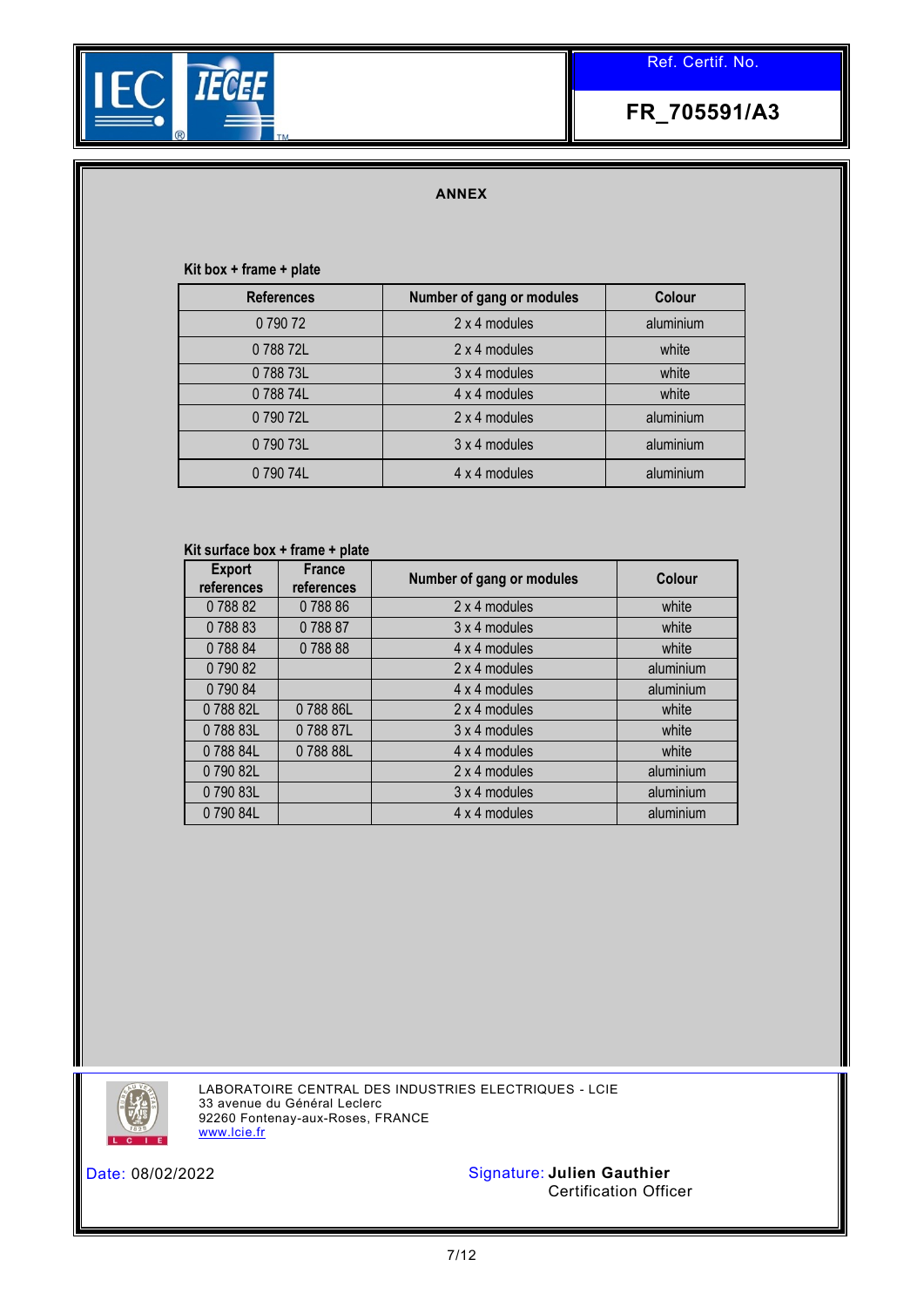

# **FR\_705591/A3**

### **ANNEX**

### **Boxes for surface mounting**

| <b>References</b> | Number of gang or modules | <b>Specificity</b> |
|-------------------|---------------------------|--------------------|
| 0 802 80          | 1 gang                    | Depth 30mm         |
| 0 802 81          | 1 gang                    | Depth 40mm         |
| 0 802 82          | 2 gangs                   | vertical           |
| 0 802 83          | 3 gangs                   | vertical           |
| 0 802 84          | 4 gangs                   |                    |
| 0 802 85          | 2 gangs                   | horizontal         |
| 0 802 86          | 3 gangs                   | horizontal         |
| 0 802 89          | 3 modules                 |                    |
| 0 802 74          | 2 x 2 gangs               |                    |
| 0 802 76          | 2 x 3 gangs               |                    |
| 0 802 78          | 2 x 10 modules            |                    |



LABORATOIRE CENTRAL DES INDUSTRIES ELECTRIQUES - LCIE 33 avenue du Général Leclerc 92260 Fontenay-aux-Roses, FRANCE [www.lcie.fr](http://www.lcie.fr/)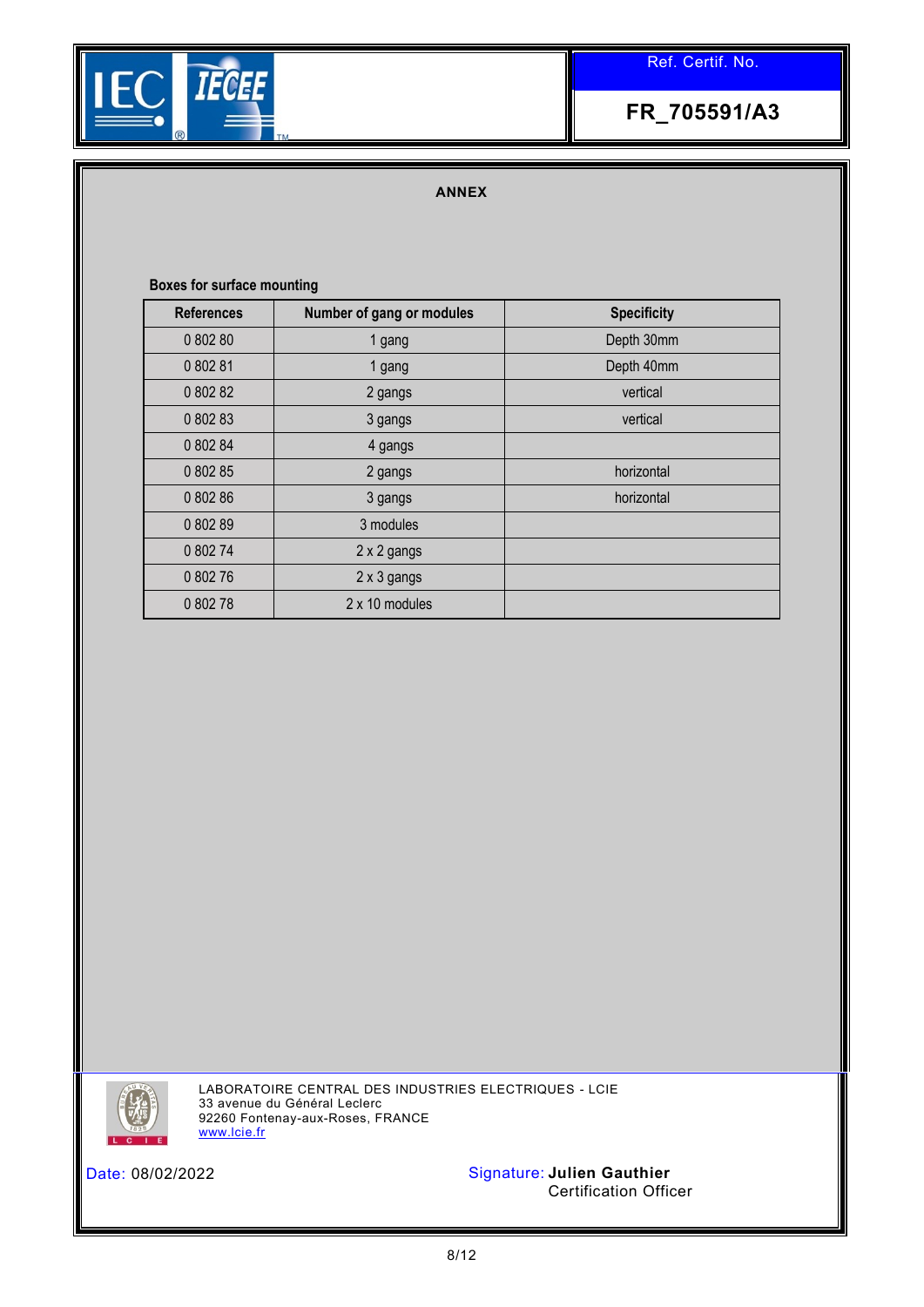

**FR\_705591/A3**

|                  |                                   |                                  | <b>ANNEX</b> |                                 |  |
|------------------|-----------------------------------|----------------------------------|--------------|---------------------------------|--|
|                  | Cover plates - Between axes: 71mm |                                  |              |                                 |  |
| References       | Number of gang<br>or modules      | Colour                           | Specificity  | Frame                           |  |
| 078802           |                                   | white                            |              |                                 |  |
| 078899           | 1 gang                            | white                            | sold by 100  | 0 802 51, 0 802 60, 0 802 61, 0 |  |
| 078722           | 2 modules                         | white antibactérial              |              | 802 62, 0 802 69                |  |
| 079302           |                                   | aluminium                        |              |                                 |  |
| 079042           |                                   | Anthracite                       |              |                                 |  |
| 078803           | 3 modules                         | white                            |              | 080259                          |  |
| 079303           |                                   | aluminium                        |              |                                 |  |
| 078804           |                                   | white                            |              |                                 |  |
| 078725           | 2 x 2 modules                     | white antibactérial              |              | 0 802 52, 0 802 58              |  |
| 079304           |                                   | aluminium                        | horizontal   |                                 |  |
| 079044           |                                   | Anthracite                       |              |                                 |  |
| 078822           |                                   | white                            |              |                                 |  |
| 078723           | 2 x 2 modules                     | white antibactérial              | vertifcal    | 0 802 52, 0 802 57              |  |
| 079322           |                                   | aluminium                        |              |                                 |  |
| 079062           |                                   | Anthracite                       |              |                                 |  |
| 078814           |                                   | white                            |              |                                 |  |
| 078724           | 4 modules                         | white antibactérial              | horizontal   | 0 802 52, 0 802 58              |  |
| 079314           |                                   | aluminium                        |              |                                 |  |
| 079054           |                                   | Anthracite                       |              |                                 |  |
| 078825           | 5 modules                         | white                            | vertifcal    | 0 802 52, 0 802 57              |  |
| 079325           |                                   | aluminium                        |              |                                 |  |
| 078815           | 5 modules                         | white                            | horizontal   | 080252, 080258                  |  |
| 079315           |                                   | aluminium                        |              |                                 |  |
| 078806           |                                   | white                            |              |                                 |  |
| 079306           | 3 x 2 modules                     | aluminium                        | horizontal   | 0 802 53                        |  |
| 079046           |                                   | Anthracite                       |              |                                 |  |
| 078823           | 3 x 2 modules                     | white                            | vertifcal    | 0 802 53                        |  |
| 079323           |                                   | aluminium                        |              |                                 |  |
| 078816<br>078726 |                                   | white                            |              |                                 |  |
| 079316           | 6 modules                         | white antibactérial<br>aluminium |              | 0 802 53                        |  |
| 079056           |                                   | Anthracite                       |              |                                 |  |
| 078818           |                                   | white                            |              |                                 |  |
| 079318           | 8 modules                         | aluminium                        |              | 0 802 53                        |  |
| 079058           |                                   | Anthracite                       |              |                                 |  |
| 078838           |                                   | white                            |              |                                 |  |
| 079338           | $2 \times 2 \times 2$ modules     | aluminium                        |              | 0 802 64                        |  |
| 078830           |                                   | white                            |              |                                 |  |
| 079330           | $2 \times 5$ modules              | aluminium                        |              | 0 802 64                        |  |
| 078832           | $2 \times 3 \times 2$ modules     | white                            |              |                                 |  |
| 079332           |                                   | aluminium                        |              | 0 802 66                        |  |
| 078836           |                                   | white                            |              |                                 |  |
| 079336           | $2 \times 6$ modules              | aluminium                        |              | 080266                          |  |
| 079076           |                                   | Anthracite                       |              |                                 |  |
| 078837           |                                   | white                            |              |                                 |  |
| 079337           | 2 x 8 modules                     | aluminium                        |              | 0 802 66                        |  |
| 079077           |                                   | Anthracite                       |              |                                 |  |
| 078808           | 4 x 2 modules                     | white                            | horizontal   | 0 802 54                        |  |
| 079308           |                                   | aluminium                        |              |                                 |  |
| 078810           | 10 modules                        | white                            |              | 0 802 54                        |  |
| 079310           |                                   | aluminium                        |              |                                 |  |
| 078828           | 2 x 10 modules                    | white                            |              | 080268                          |  |
| 079328           |                                   | aluminium                        |              |                                 |  |



LABORATOIRE CENTRAL DES INDUSTRIES ELECTRIQUES - LCIE 33 avenue du Général Leclerc 92260 Fontenay-aux-Roses, FRANCE [www.lcie.fr](http://www.lcie.fr/)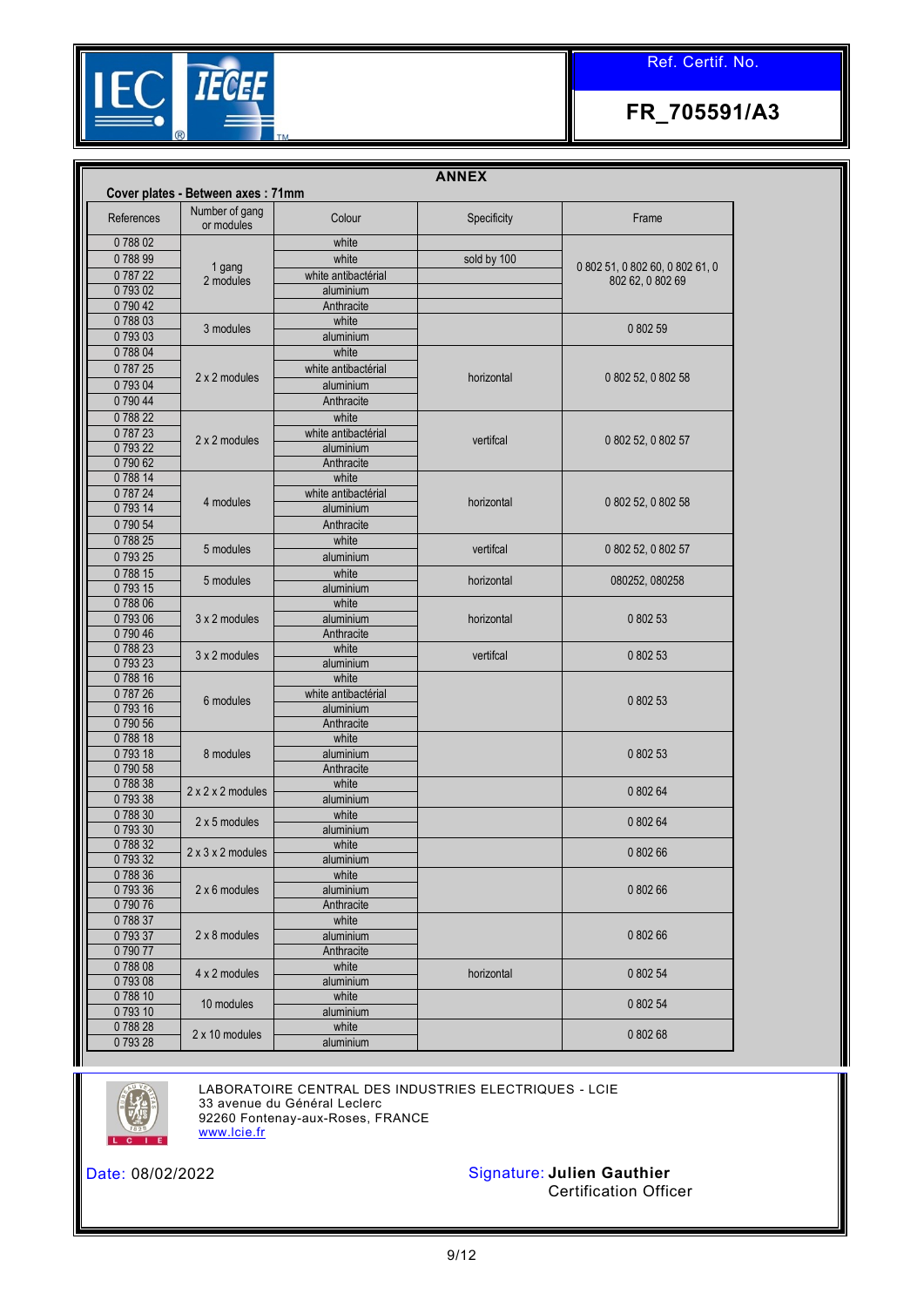

# **FR\_705591/A3**

#### **ANNEX**

| References | Number of gang<br>or modules | Colour              | Specificity | Frame               |  |
|------------|------------------------------|---------------------|-------------|---------------------|--|
| 078802L    |                              | white               |             |                     |  |
| 2778 02L   |                              | white               |             |                     |  |
| 078899L    | 1 gang                       | white               | sold by 100 | 0 802 51, 0 802 61, |  |
| 078722L    | 2 modules                    | white antibactérial |             | 080269              |  |
| 079302L    |                              | aluminium           |             |                     |  |
| 079042L    |                              | <b>Black mat</b>    |             |                     |  |
| 078803L    |                              | white               |             |                     |  |
| 079303L    | 3 modules                    | aluminium           |             | 0 802 59            |  |
| 078804L    |                              | white               |             |                     |  |
| 277804L    |                              | white               |             |                     |  |
| 078725L    | 2 x 2 modules                | white antibactérial | horizontal  | 0 802 52, 0 802 58  |  |
| 079304L    |                              | aluminium           |             |                     |  |
| 079044L    |                              | <b>Black mat</b>    |             |                     |  |
| 078822L    |                              | white               |             |                     |  |
| 2778 22L   |                              | white               |             |                     |  |
| 078723L    | 2 x 2 modules                | white antibactérial | vertifcal   | 0 802 52, 0 802 57  |  |
| 079322L    |                              | aluminium           |             |                     |  |
| 079062L    |                              | <b>Black mat</b>    |             |                     |  |
| 078814L    |                              | white               |             |                     |  |
| 2778 14L   |                              | white               |             |                     |  |
| 078724L    | 4 modules                    | white antibactérial | horizontal  | 0 802 52, 0 802 58  |  |
| 079314L    |                              | aluminium           |             |                     |  |
| 079054L    |                              | <b>Black mat</b>    |             |                     |  |
| 078825L    | 5 modules                    | white               | vertifcal   | 0 802 52, 0 802 57  |  |
| 079325L    |                              | aluminium           |             |                     |  |
| 078815L    | 5 modules                    | white               | horizontal  | 080252, 080258      |  |
| 079315L    |                              | aluminium           |             |                     |  |
| 078806L    |                              | white               |             |                     |  |
| 2778 06L   | 3 x 2 modules                | white               | horizontal  | 0 802 53            |  |
| 079306L    |                              | aluminium           |             |                     |  |
| 079046L    |                              | <b>Black mat</b>    |             |                     |  |
| 078823L    | 3 x 2 modules                | white               | vertifcal   | 0 802 53            |  |
| 079323L    |                              | aluminium           |             |                     |  |
| 078816L    |                              | white               |             |                     |  |
| 2778 16L   |                              | white               |             |                     |  |
| 078726L    | 6 modules                    | white antibactérial |             | 0 802 53            |  |
| 079316L    |                              | aluminium           |             |                     |  |
| 079056L    |                              | <b>Black mat</b>    |             |                     |  |



LABORATOIRE CENTRAL DES INDUSTRIES ELECTRIQUES - LCIE 33 avenue du Général Leclerc 92260 Fontenay-aux-Roses, FRANCE [www.lcie.fr](http://www.lcie.fr/)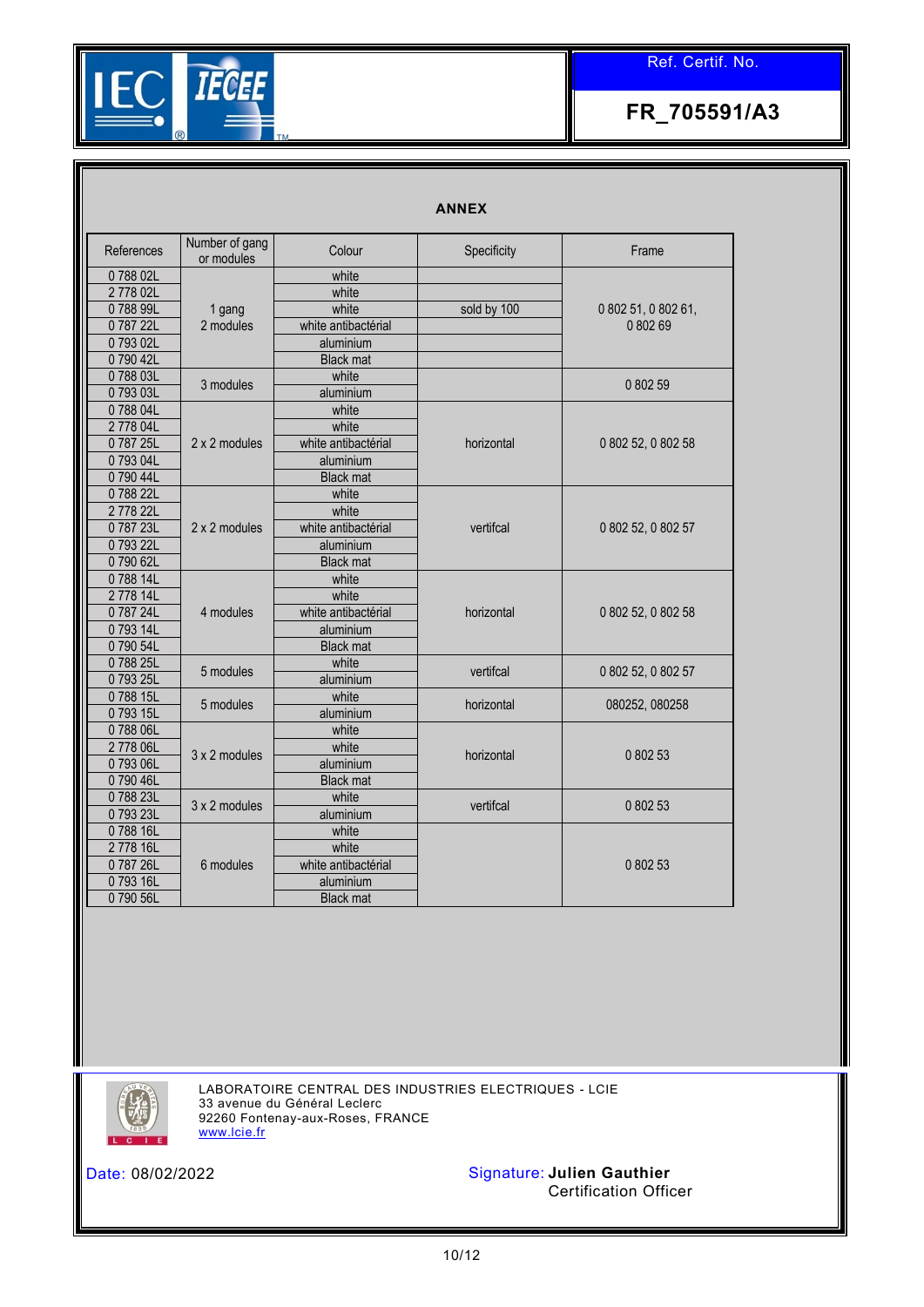

#### **ANNEX**

| References | Number of<br>gang or<br>modules | Colour           | Specificity | Frame    |
|------------|---------------------------------|------------------|-------------|----------|
| 078818L    |                                 | white            |             |          |
| 079318L    | 8 modules                       | aluminium        |             | 0 802 53 |
| 079058L    |                                 | <b>Black mat</b> |             |          |
| 078838L    | 2x2x2                           | white            |             | 0 802 64 |
| 079338L    | modules                         | aluminium        |             |          |
| 078830L    | 2x5                             | white            |             | 0 802 64 |
| 079330L    | modules                         | aluminium        |             |          |
| 078832L    | $2 \times 3 \times 2$           | white            |             | 0 802 66 |
| 079332L    | modules                         | aluminium        |             |          |
| 078836L    | $2 \times 6$                    | white            |             |          |
| 079336L    | modules                         | aluminium        |             | 080266   |
| 079076L    |                                 | <b>Black mat</b> |             |          |
| 078837L    | $2 \times 8$                    | white            |             |          |
| 079337L    | modules                         | aluminium        |             | 0 802 66 |
| 079077L    |                                 | <b>Black mat</b> |             |          |
| 078808L    | $4 \times 2$                    | white            | horizontal  | 0 802 54 |
| 079308L    | modules                         | aluminium        |             |          |
| 078810L    | 10 modules                      | white            |             | 0 802 54 |
| 0 793 10L  |                                 | aluminium        |             |          |
| 078828L    | $2 \times 10$                   | white            |             | 0 802 68 |
| 079328L    | modules                         | aluminium        |             |          |



LABORATOIRE CENTRAL DES INDUSTRIES ELECTRIQUES - LCIE 33 avenue du Général Leclerc 92260 Fontenay-aux-Roses, FRANCE [www.lcie.fr](http://www.lcie.fr/)